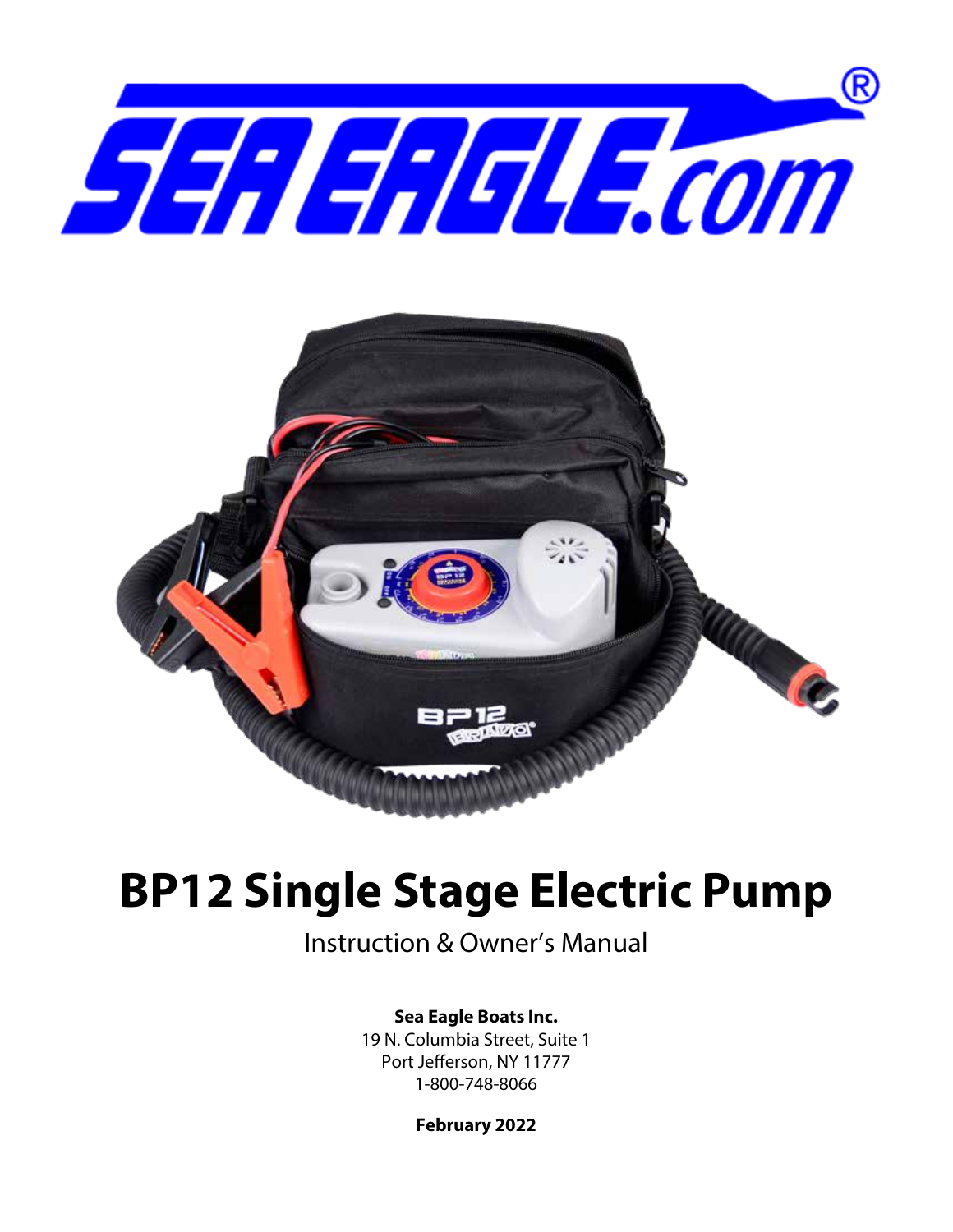# **Sea Eagle Warranty**

Sea Eagle products come standard with a 3 year warranty against manufacturing defects.

Complete warranty details can be found at SeaEagle.com/Warranty.

If you receive a damaged item, please call the shipping carrier to report the issue. Do not return damaged merchandise until it has been inspected by the carrier. Sea Eagle will be notified by the carrier when they have completed their inspection and if necessary, Sea Eagle will arrange for the repair or replacement of damaged merchandise.

## **Contact Us**

Unlike many other companies today we pride ourselves on answering the phone and helping you with any concerns, questions or special ordering needs that you may have! Feel free to give us a call at **1-800-748-8066** and we will be happy to talk with you! Our business hours are Monday to Friday from 9AM to 5PM, EST.

# **Sea Eagle Boats Inc.**

19 N. Columbia Street, Suite 1 Port Jefferson, NY 11777 1-800-748-8066 Staff@SeaEagle.com

## **BP12 Single Stage Electric Pump**

BP12 works on 12 volt DC (battery) power. Single stage indicates that it has a piston pump inside. *It does not work as a deflator.* It can be used with a Sea Eagle battery or any 12 volt battery with 7 amp hour or more rating including auto and marine batteries.

Because pump draws 20 amps of current, it cannot be used with a vehicle's accessory outlet.





*Warning!* Use pump away from the water and protect from rain to avoid electrical short.



*Warning!* Do not leave running unattended.



 *Danger!* Keep out of reach of children.





*Danger!* Do not connect pump if you smell gas. A spark could ignite a fire.

Specifications BP12 Maximum Pressure: approx. 14.5 psi (1 bar) Air Output: 160 L/min Automatic Stop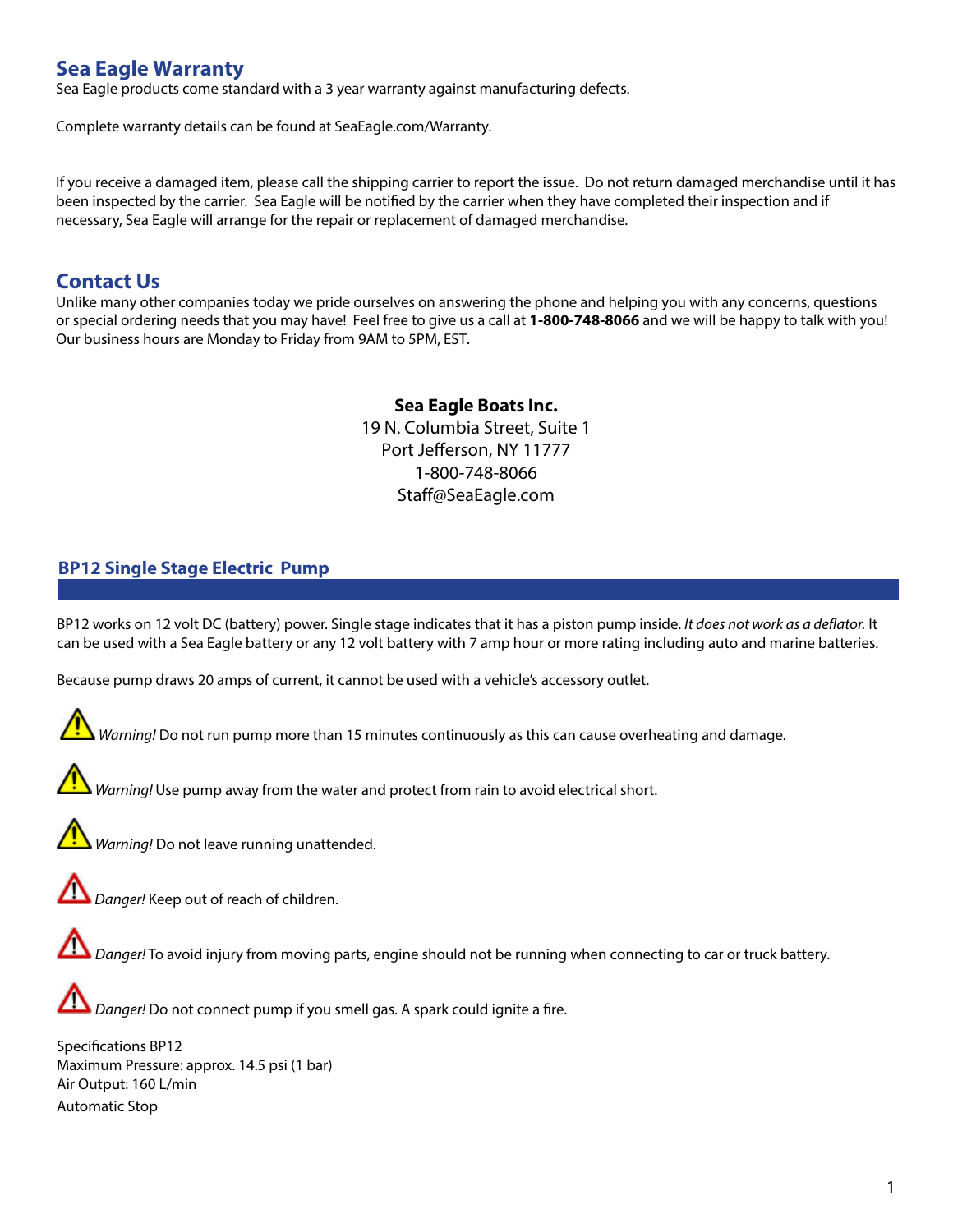## **BP12 Single Stage Electric Pump | SETUP**



**BP12** Includes the storage bag with multiple compartments, alligator clips and inflation hose with adapter

## **Adapter:**

Hook-In style adapter is intended for use with recessed valve with a stem.



Push wire quick connect into pump quick connect until they click together. To disconnect, press the catch piece on top and pull apart.



Groove in red gasket must be facing outward. Pull gasket off and reverse it if necessary. Gasket may be stiff upon first use, stretch or kneed gasket to soften it.



**Auto or Marine Battery**

Connect the black clamp to the black (-) terminal or a metal grounding point. Connect red clamp to red (+) terminal. Refer to auto's owner's manual for details about the battery. *Remember: "Red to Red, Black to Black."*

If needed, split the wire more by pulling the clamps apart. The black band can be slid down too.



Screw the other end of hose onto *red* inflation port on the end of pump.

An access hole with protective flap allows hose to be attached without taking pump out of bag.

*Warning!* Check carefully, on some batteries it can be difficult to see the markings. Most automobile red (+) terminals are clearly marked.

**All** *Danger!* Connecting to the wrong terminals could cause wires to get hot. Do not grab hot wire, clamps are non-conductive plastic and should remain cool. If in doubt, knock clamp off with a shoe or other non-conductive item or pull pump by its hose.



#### **Power Cord**

Use power cord to connect pump to a 12v battery. The middle compartment of bag is for stowing power cord. A passthrough hole in the bag divider allows for connection to the pump.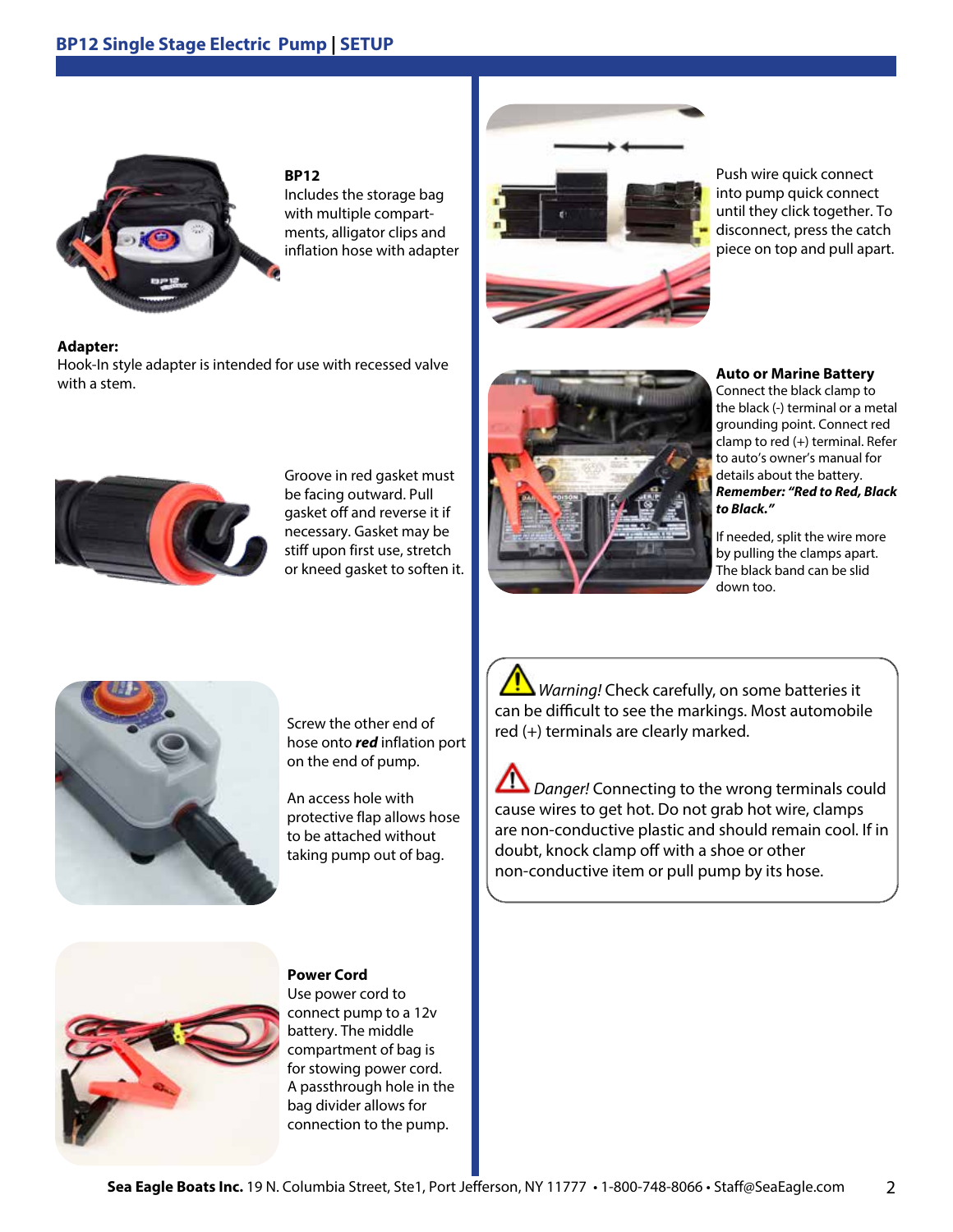## **BP12 Single Stage Electric Pump | SETUP**



## **Sea Eagle Battery Kit (Optional)**

- 1 Quick Connector
- 2 Charging Port
- 3 Fuse protection



#### **Recessed Valve**

Valve stem must be in UP (valve closed) position.

Insert adapter into the valve and twist to the right.

The "hooks" on the adapter will lock it into place.



Place the battery in the middle compartment of the carry bag. A passthrough hole in the bag divider allows for connection to the pump. Push quick connectors together.<sup>1</sup>



### **Set pressure**

Turn dial until pointer indicates desired pressure. Photo shows 3.2 PSI. Yellow numbers are PSI, white numbers are bars (metric). Sea Eagle pressure settings are listed to the right, or check boat owner's manual for correct setting.



Plug the charger into an outlet (120v). The LED indicator light will show green. Insert the charger wire into the battery charging port 2

*Warning!* Use only charger supplied with battery.

**Auto Shutoff** Do Not Press **FF Button** 

Press the ON button to begin inflation.

**The pump automatically stops once the pressure is met.** *Do not* **turn off pump.**



LED will show red when the battery is charging. Charging is complete when light turns from red to green. Charging time is usually half-an-hour, but may take three or more hours.



Keep pump in carry bag to make transportation easy and to protect the pump from sand.

*Warning: Do not run pump for more than 15 minutes. Allow 20 minutes for cool down before restarting.*